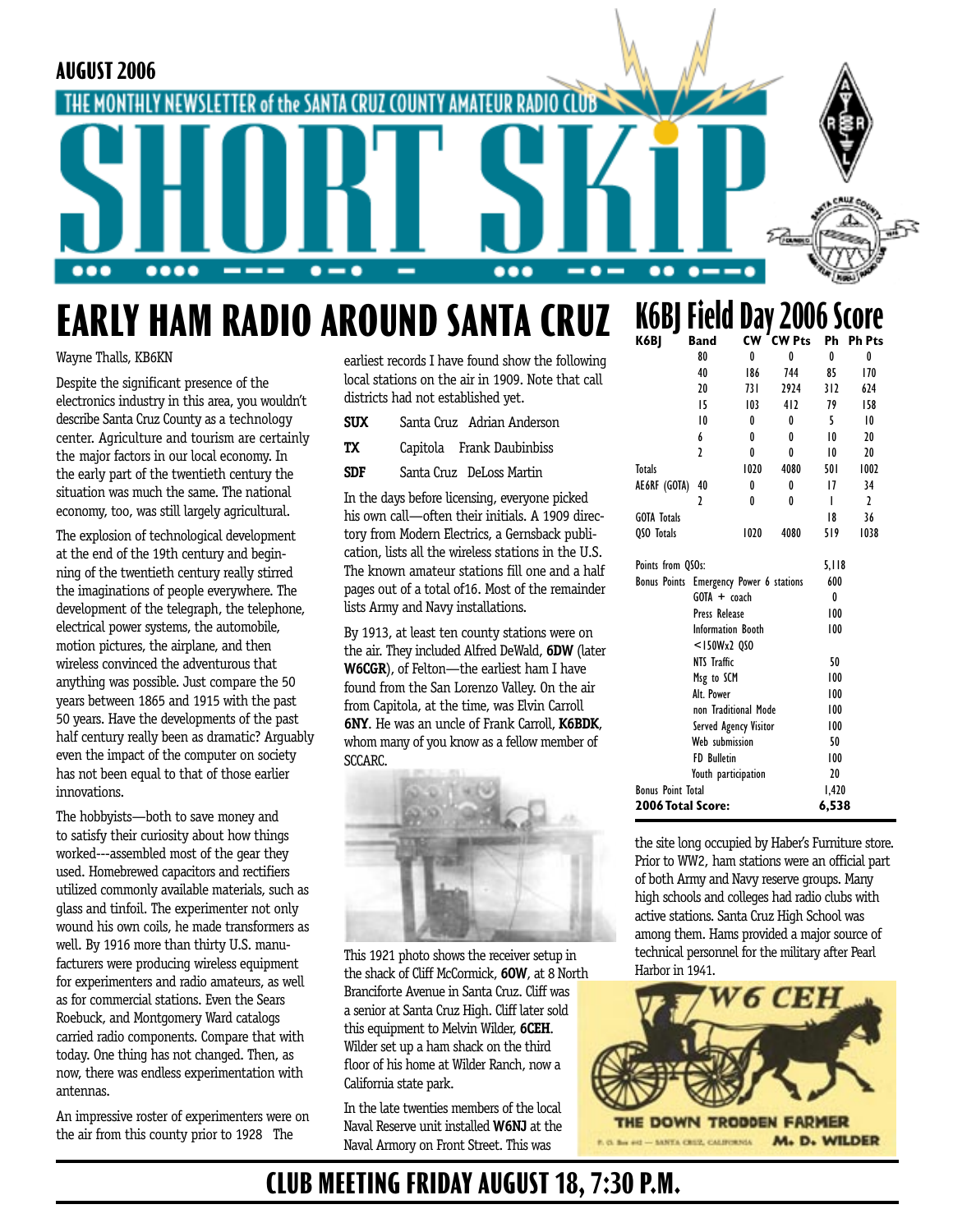

### 7/15/06

This session of Coffee Assisted Knowledge Exchange was very well attended; those present (in no particular order) were Reed Cotton N1WC, Dave Stoddart W8FLL, Tom Tengdin WB9VXY, Jean Mauregard KI6DXX, Wayne Thalls KB6KN, Chris Angelos KG6DOZ, Jim Brown K9YC, Roy Rischpater KG6GPE and his son Jared, Cap Pennell KE6AFE, Art Lee WF6P, Rich Olsen W1WUH, Eric Pearson K6EP, Ron Baldwin K6EXT, and Kathleen McQuilling KI6AIE.

This was a great day for vintage gear: Wayne brought the first handheld transceiver made by RCA (complete with leather case); Cap brought a 1979 Yaesu 2-meter FT-227R Memorizer, and Chris brought a Palomar FX-75 linear amplifier 3-30 MHz.

Bob accepted a delivery of a big stack of QSL cards from Asia and Europe and let us look through them; some of the graphics were quite unusual. He also was presented with a T-shirt commemorating his and Ron Skelton's triumphant victory in the RadioFest Morse code vs text messaging competition: it read "RadioFest 2006 / February 25th in Monterey, CA / W6WO-K6XX / MORSE CHAMPS." Congratulations again, Ron and Bob!

Tom brought a length of fiber optic cable that is used to replace the ground on top of high-tension towers; following some spur-of-



the-moment surgery, we all were able to view what was inside it.

Bob evaluated some articles provided by David WN5Y and brought by Dave W8FLL; filters

for future Field Days were identified in an article from the June 1994 QST.

It won't be long before Ron W6WO is back in the fold after an extended trip to Kentucky and the UK!

—Kathleen KI6AIE

# **BAMBOX**

If you have full-time internet access (DSL or Cable) and use MS Windows on your computer, now you can run the freeware alerting software, California BamBox.

The BamBox (Broadcast Alert Message) runs on a PC and gets emergency or disaster updates from California's Emergency Digital Information Service (EDIS). When an alert posts on EDIS, your BamBox selects the alerts that pass your custom filters, and: Generates a pop-up on your screen which details the emergency

Provides a task bar message you can click to open the pop-up

Generates a sound and flashing icon

http://www.hormannamerica.com/index.jsp ?pagename1=BamBoxDownloadPage.html

By the way, I've learned the software's "Filter Settings" are setup so the categories for which you WOULD like to receive alerts must contain a check mark.

—73, Cap KE6AFE

P.S. Without this BamBox alerting software, a way to search for the recent EDIS messages is to follow the link at the top of our ARES webpage. http://ares.santa-cruz.ca.us



Chris KE6DOZ at the July 15 Cake Meeting

# **RACE THRU REDWOOD**

I'm looking for volunteers to help with the Race Through the Redwoods, the third Sunday in August (August 19th) from 6:30AM until approximately 11:00AM in Felton, CA. We provide emergency communications for the race, along with a stable time reference for timers along the route.

If you're available, please let me know by email or phone to 831-234-1344.

—Thanks & 73 de KF6GPE

# **COUNTY FAIR**

It's time again for radio operators to sign up to work the 2006 Santa Cruz County Fair, Sheriffs Department Communications Operations.

To any of you that are new to Amateur Radio and have never worked this event before, or to those who've just never worked this event before, here is a bit about what we do as Radio Operators at this event.

The Sheriffs Department provides primary public safety for the County Fair, and as part of their operations they establish a command post at the fair grounds using their Command Trailer. Amateur Radio operators, at the request of the Sheriff, provide dispatch support in the command post during fair operations each day of the fair. We operate on Sheriff radios, Private Security radios and Fair Administration radios. Very little of our operations involves the Amateur Radio bands.

The fair is usually open to the public, requireing com coverage, from around 10: 00 hours to 24:00 hours, Tuesday through Sunday, with Sunday operations closing down around 22:30 hours.

The more operators that sign up the shorter the shifts become, but we are required / requested to cover the entire time the fair is open to the public and SO / Security / Admin. are in operation.

If you would like more information about what is involved prior to making a decision about this event, or if you are ready and want to sign up now, please reply to this email with your name and call sign and I will get back to you about days you can work and amount of time. We would like to have two operators in the Command Post at all times but it is understood that that is always not possible.

If you have ever wanted to talk on a Sheriff radio, here is your Legal chance. It is not hard work and very educational, as well as a real big help to the SO and to the safety of the general public.

Thanks for any help you can give us this year.

73... Bob Wiser, K6RMW Coordinator, Santa Cruz County Fair Radio Operations, 2006

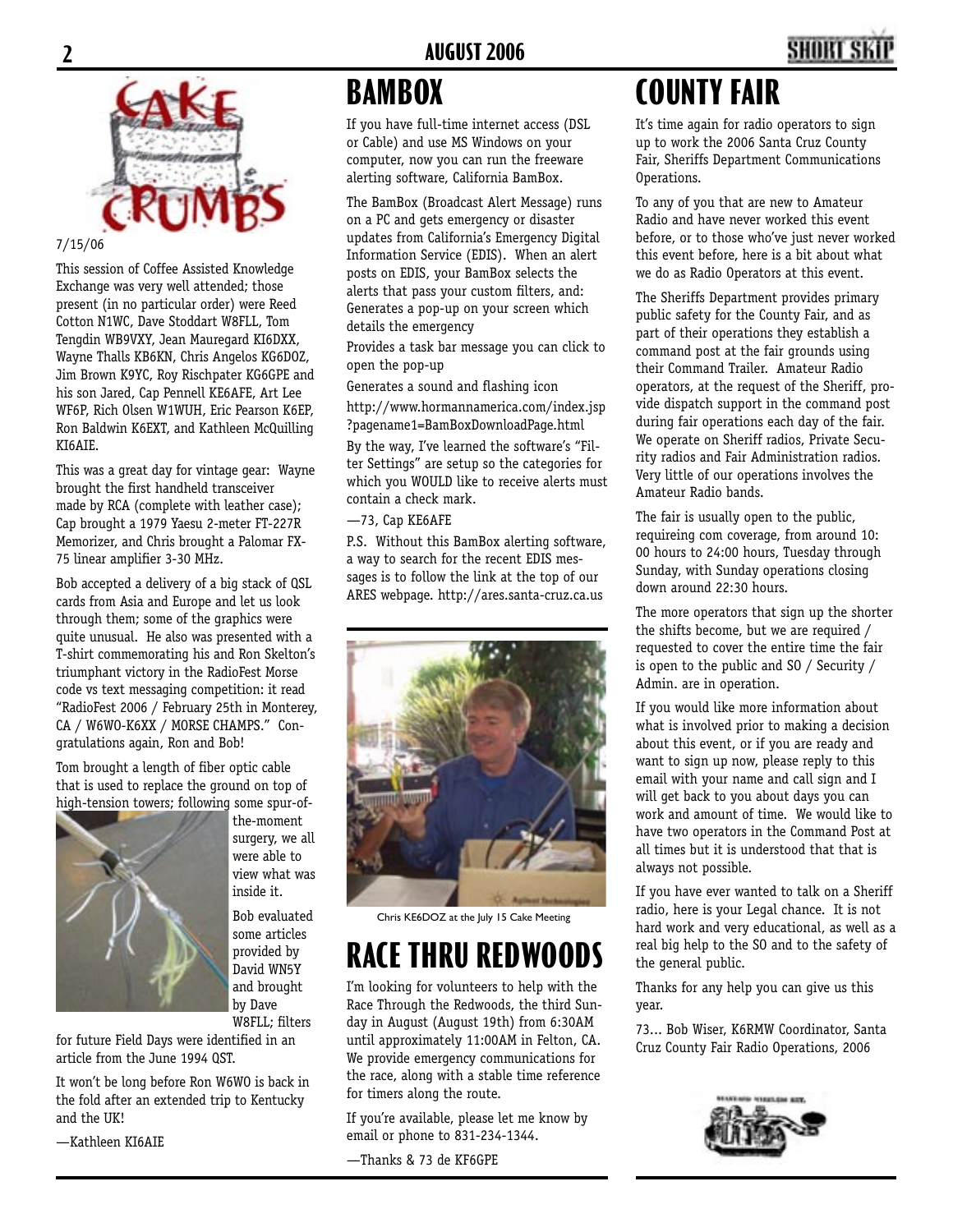# **2 AUGUST 2006 3**



It finally happened. The display unit on my IC-761 gave up and turned black. With no frequency readout, it was a challenge to QSY to any given freq not already retained in the memory circuit. I contacted ICOM for trouble shooting info and their solution: send the rig in for repair. I had nursed it along, pulling the rig's cover back and by flexing the circuit board from the power supply, could get the display to light up. The problem was finally narrowed down to several components so I pulled the display unit and laid it atop the rig itself. If I lost the display, I'd twist the circuit board and restore the readout. This seemed to be a bit on the ridiculous side. Then, today, all the twisting I could do failed to reward me with those oh-so-vital numerals. Tomorrow I face a trip up into the dusty, spider-web laced attic in search of the original shipping box. The mailman said they'd pick it up, free. (Will he climb up into the attic to retrieve the ICOM box first?)

Needing an operable rig, I dragged out my trusty old Kenwood TS-930S. It had sat on a shelf, neglected and unused for a couple of years. With no internal keyer, I went on a search for the reliable HK5A Ham Keyer, enabling me to use my Vibroplex Brass Racer paddle. My straight key plugs in directly, but I am happier with a paddle. Straight keys are good, with no batteries or maintenance required, but after about a half hour of pounding, it becomes tiring for my hand. Flexing a couple of fingers on the paddle is like comparing a laptop to a Dixon Ticonderoga #2 pencil.

With the Kenwood back on line, it was time to give it a test. Hoping the rig had not expired from old age, I set the front panel for cw. On 40 meters I sent out a CQ. Immediately, Ed, K6OTK, came back with a 599 from Huntington Beach. He had a nice fist and we chatted for over a half hour. Ed was retired four years ago from aerospace electronics. Says he loves retired life.

Last night I had a 2 meter QSO with Harvey, AH6JA, operating from the dorm at UCSC. Harvey is visiting from Hilo. As a former

island boy, I was able to converse with him in the Hawaiian native language, pigeon English. We both got a laugh out of that. Harvey is (I believe) a professor at University of Hawaii lecturing on adaptive optics for space use. Instead of signing with a 73, he rewarded me with an "Aloha." Ah yes, the land of fragrant leis, ukuleles and surf boards.

As promised from last month here is how SONAR troubleshooting is done on ships. I received this from my nephew in-law: "Today we get to play Sonar Tech. We will be doing what is called a Dome Dive. What this consist of is three "lucky" medically cleared individuals putting their lives in my hands. You see they are going inside our sonar dome. Which as I type is currently full of water. We will start off the morning by replacing the water with air. In order to do this we need to push air in and the water out. We do this by a number of valves that help control the pressure. If the pressure is too high or too low we will either rupture or collapse the Sonar Dome. It is basically a big balloon at the bottom of the ship. Once we have the dome on air the three lucky dogs will then enter the dome and inspect it. But it is not as easy as opening a door. They have to go into a space we close that space then equalize the pressure with that of the sonar dome. This is the part where their lives are in my hands because I will be one of three other people controlling the pressure inside. With all this said it seems like we could be done with it by the end of the day. That is what you think at least. But nope it will be at least a two day event."

Next month (for sure): "Getting The Yaesu FT301-D Back In Business."



Wayne KB6KN shows a transistor radio at the Cake meeting. Wayne also wrote the article "Early Ham Radio."

# **WTC COMMEMORATIVE STATION OPERATION**

"W2IK/WTC911" will once again be in operation to commemorate the World Trade Center Disaster. The W2IK callsign was the first signal to emanate from "Ground Zero" on September 11, 2001, it is only fitting that this callsign be used for this commemorative station.

"W2IK/WTC911" will be in operation beginning 9 AM EST and operating until 11 PM EST and can be found on the upper sections of 15, 20 and 40 meters, all SSB. A special color QSL certificate will be mailed to each station making a contact that sends a LARGE SASE with their QSL card to the QRZ address of W2IK. If you hear us, please work us and post this operation so others may work our station.

Those interested in the WTC disaster should also check out the webpage: http: //hometown.aol.com/realhamradio/ for the "close up and personal" story of a first responder.

For pictures and info on last year's operation please go to: http://hometown.aol.com/ alonestaryank/W2IKWTC911.html

—73 Bob Hejl W2IK

## **NARROW BAND TRAINING**

Interesting training website, including tips on using handheld radios as well as information on some public safety agency handheld radios (which we may use to assist with emergency communications):

http://radios.nifc.gov

Including: Narrowband Training

Answers questions such as (1) What exactly has changed? (2) Why are we doing this? Communications Situations that shout "Watch Out"

Radio Etiquette

Know the standard rules of etiquette before using your radio.

—73, Cap KE6AFE

## **Treasurer's Report**

At the July 2006 Board of Directors meeting, SCCARC Treasurer Kathleen McQuilling, KI6AIE, reported that the SCCARC treasury had \$5,463.69 in cash and bank accounts. At that time all financial obligations had been met.